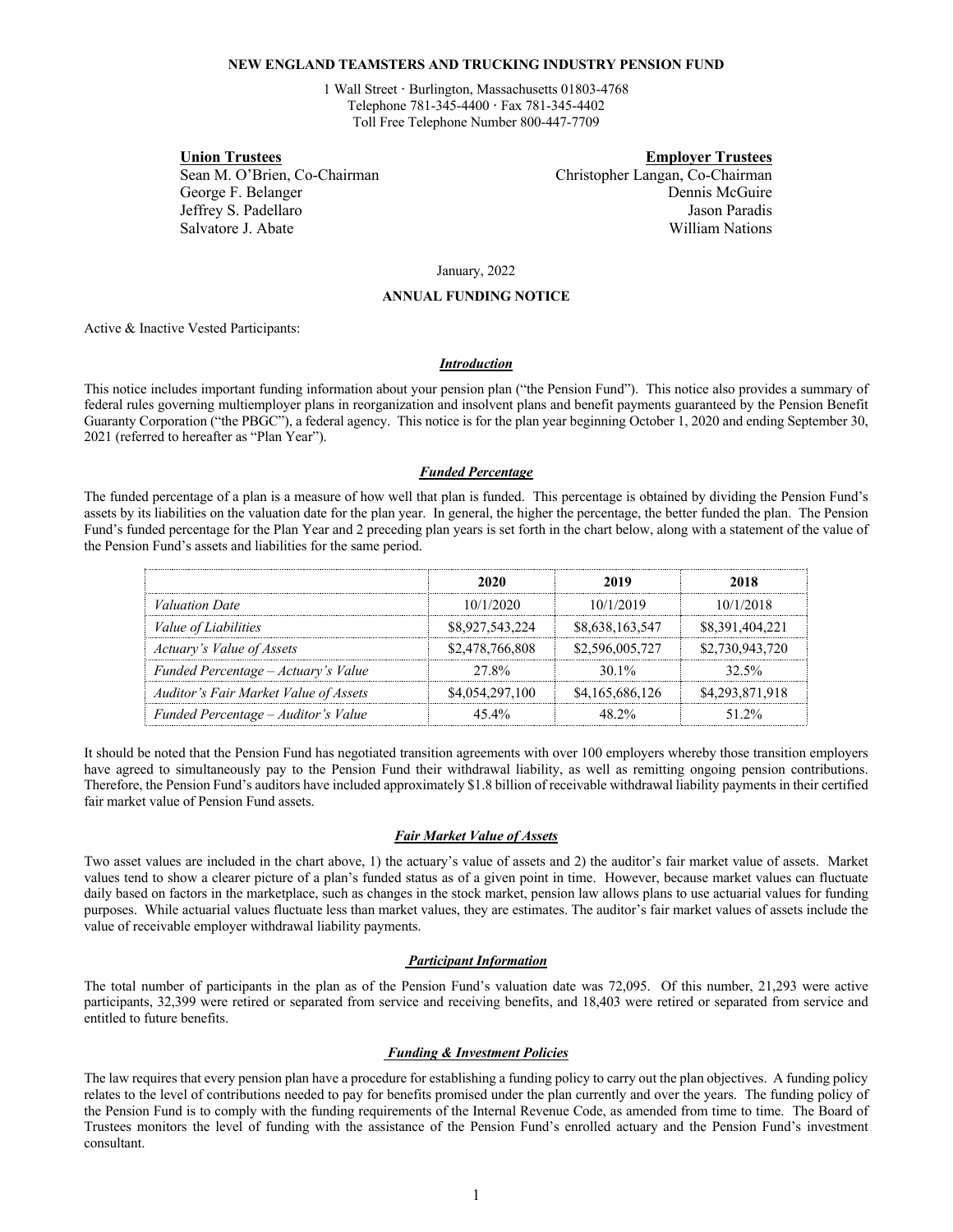Once money is contributed to the Pension Fund, the money is invested by plan officials called fiduciaries. Specific investments are made in accordance with the Pension Fund's investment policy. Generally speaking, an investment policy is a written statement that provides the fiduciaries, who are responsible for plan investments, with guidelines or general instructions concerning various types or categories of investment management decisions. The investment policy of the Pension Fund is as follows:

The Board of Trustees, in conjunction with the Pension Fund's professional investment advisor, has established Investment Policy Guidelines for the investment of plan assets which are periodically updated. The Investment Policy Guidelines set forth the investment strategy and investment manager procedures, as well as describing the types of asset classes appropriate for Pension Fund investments.

Based on the latest Investment Policy Guidelines, the current target percentage and acceptable range for each asset class is as follows:

| <b>Asset Class</b>                                                  | Target % | łange            |
|---------------------------------------------------------------------|----------|------------------|
| <b>Equity Securities</b>                                            |          | 38% to 58%       |
| <b>Fixed Income Securities</b>                                      | 70/      | 12\% to 22\%     |
| Real Estate                                                         | 7%       | $12\%$ to $22\%$ |
| <i>Alternative</i> (private equity, infrastructure and hedge funds) | 8%       | $11\%$ to 28%    |

This set of asset classes, and target investment percentages, is developed according to the risk constraints and return objectives of the Investment Policy Guidelines and is designed to generate realistic returns with an acceptable amount of risk. Investments are made in these asset classes through qualified investment managers that employ commingled and/or separate account funding vehicles through which marketable securities are held and transacted. Each investment manager is responsible for generating competitive investment results while adhering to the Investment Policy Guidelines. Investment performance is measured no less than quarterly at which time asset class rebalancing adjustments, if necessary, are made.

In accordance with the Pension Fund's Investment Policy Guidelines, the Pension Fund's assets were allocated among the following categories of investments, as of the end of the Plan Year. These allocations are percentages of total assets as reported on DOL Form 5500 Schedule H.

| <b>Asset Allocations</b> |                                                                              | Percentage |
|--------------------------|------------------------------------------------------------------------------|------------|
| 1.                       | Interest-bearing cash                                                        | $1\%$      |
| 2.                       | U.S. Government securities                                                   | $2\%$      |
| 3.                       | Corporate debt instruments (other than employer securities):                 |            |
|                          | Preferred                                                                    | $1\%$      |
|                          | All other                                                                    | $1\%$      |
| 4.                       | Corporate stocks (other than employer securities):                           |            |
|                          | Preferred                                                                    | $0\%$      |
|                          | Common                                                                       | 6%         |
| 5.                       | Partnership/joint venture interests                                          | 31%        |
| 6.                       | Real estate (other than employer real property)                              | 6%         |
| 7.                       | Loans (other than to participants)                                           | $0\%$      |
| 8.                       | Participant loans                                                            | $0\%$      |
| 9.                       | Value of interest in common/collective trusts                                | 52%        |
| 10.                      | Value of interest in pooled separate accounts                                | $0\%$      |
| 11.                      | Value of interest in master trust investment accounts                        | $0\%$      |
| 12.                      | Value of interest in 103-12 investment entities                              | $0\%$      |
| 13.                      | Value of interest in registered investment companies (e.g., mutual funds)    | $0\%$      |
| 14.                      | Value of funds held in insurance co. general account (unallocated contracts) | $0\%$      |
| 15.                      | Employer-related investments:                                                |            |
|                          | <b>Employer securities</b>                                                   | $0\%$      |
|                          | Employer real property                                                       | $0\%$      |
| 16.                      | Buildings and other property used in plan operation                          | $0\%$      |
|                          | 17. Other                                                                    | $0\%$      |